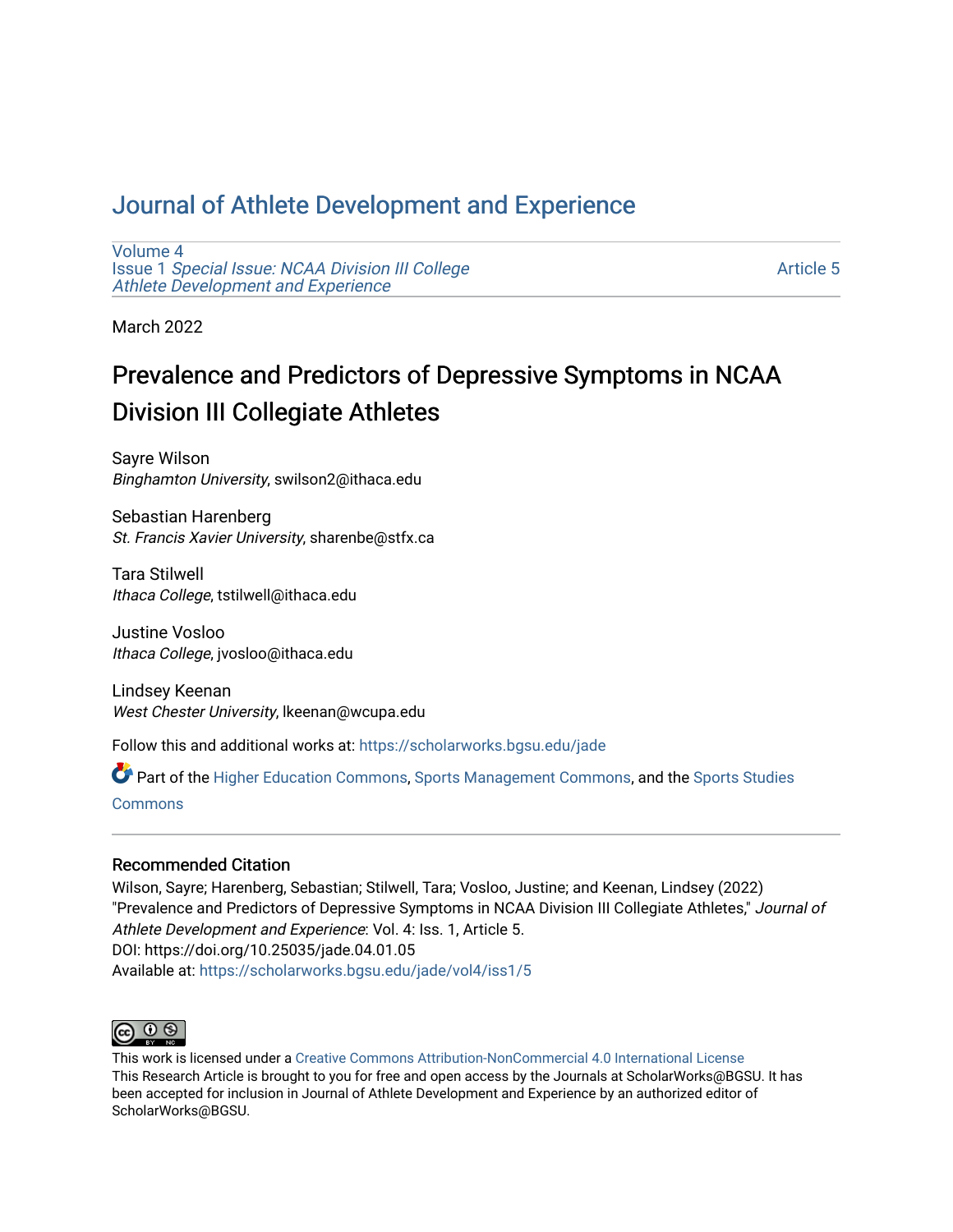## **Prevalence and Predictors of Depressive Symptoms in NCAA Division III Collegiate Athletes**

| <b>Sayre Wilson</b>   | <b>Sebastian Harenberg</b>    | <b>Tara Stilwell</b> |  |  |
|-----------------------|-------------------------------|----------------------|--|--|
| Binghamton University | St. Francis Xavier University | Ithaca College       |  |  |
| <b>Justine Vosloo</b> | Lindsey Keenan                |                      |  |  |
| Ithaca College        | West Chester University       |                      |  |  |

#### A B S T R A C T

*Mental health disorders are important health concerns among collegiate athletes. Estimations of elevated depressive symptoms in this population range from 1.1 to 26%. However, these data are derived mostly from NCAA Division I institutions or professional athletes. Evidence from lower divisions (e.g., NCAA Division III) currently is sparse in the literature. Hence, the primary purpose of the present study was to examine the prevalence of depressive symptoms in NCAA Division III collegiate athletes. The secondary purpose was to examine which mental health indicators predict depressive symptoms. In total, 186 participants completed several mental health scales (e.g., PHQ-9, DASS-21). The results revealed a prevalence of 16.2% of elevated depressive symptoms. A multiple regression predicted 46.1% of the variance of depressive symptoms. Significant predictors were stress, anxiety, devaluation, and emotional exhaustion. While NCAA Division III collegiate athletes may face lower athletic expectations, the prevalence of mental health concerns is similar to those observed in Division I collegiate athletes.* Keywords: Anxiety, Collegiate athletes, Depression, Mental Health

Mental health disorders in collegiate athletes have been linked to decreased quality of life, higher risk-taking behaviors, drug abuse, and suicidal ideation (Etzel, 2006). Suicide remains one of the leading causes of death in collegiate-aged individuals (Rao & Hong, 2016). In addition, there is a vast amount of anecdotal evidence of how mental health disorders affect athletes at various levels of play (e.g., NBA athletes; MacMullen, 2018). Mental health struggles represent a significant crisis in collegiate athletics.

A commonly examined mental health disorder is depression, which is characterized by persistently low mood or loss of interest, hopelessness, nervous or anxious feelings, and suicidal ideation (Kessler et al., 2003; Simmons et al., 2015; Tomoda et al., 2000; Wang et al., 2017). Roughly 4.7% of the U.S. population above the age of 18 suffers from depression (Clarke et al., 2020). It has been linked to a multitude of high-risk behaviors such as alcohol and drug abuse (Kessler, Berglund et al., 2005; Kessler, Chiu et al., 2005). It is regarded as the most costly mental health disorder in the United States. Depression is the leading cause of disability for people aged 15-44, with an estimated \$83.1 billion in annual health care, mortality, and indirect workplace costs (Day & Sweatt, 2012; Merikangas et al., 2007). Due to the severe consequences for patients with depression and the associated costs, it is vital to understand the prevalence and risk factors of depressive symptoms in various populations.

Depressive symptoms include loss of interest in activities, insomnia or hypersomnia, excessive weight fluctuation, a sense of worthlessness, and recurrent thoughts of death or suicide (American Psychiatric Association [APA], 2013). Estimations of the prevalence of such symptoms range up to 85% in individuals between the ages of 18 and 25 (Ibrahim et al., 2013). Unsurprisingly, depression is a great concern for post-secondary institutions (e.g., universities, colleges) as many collegiate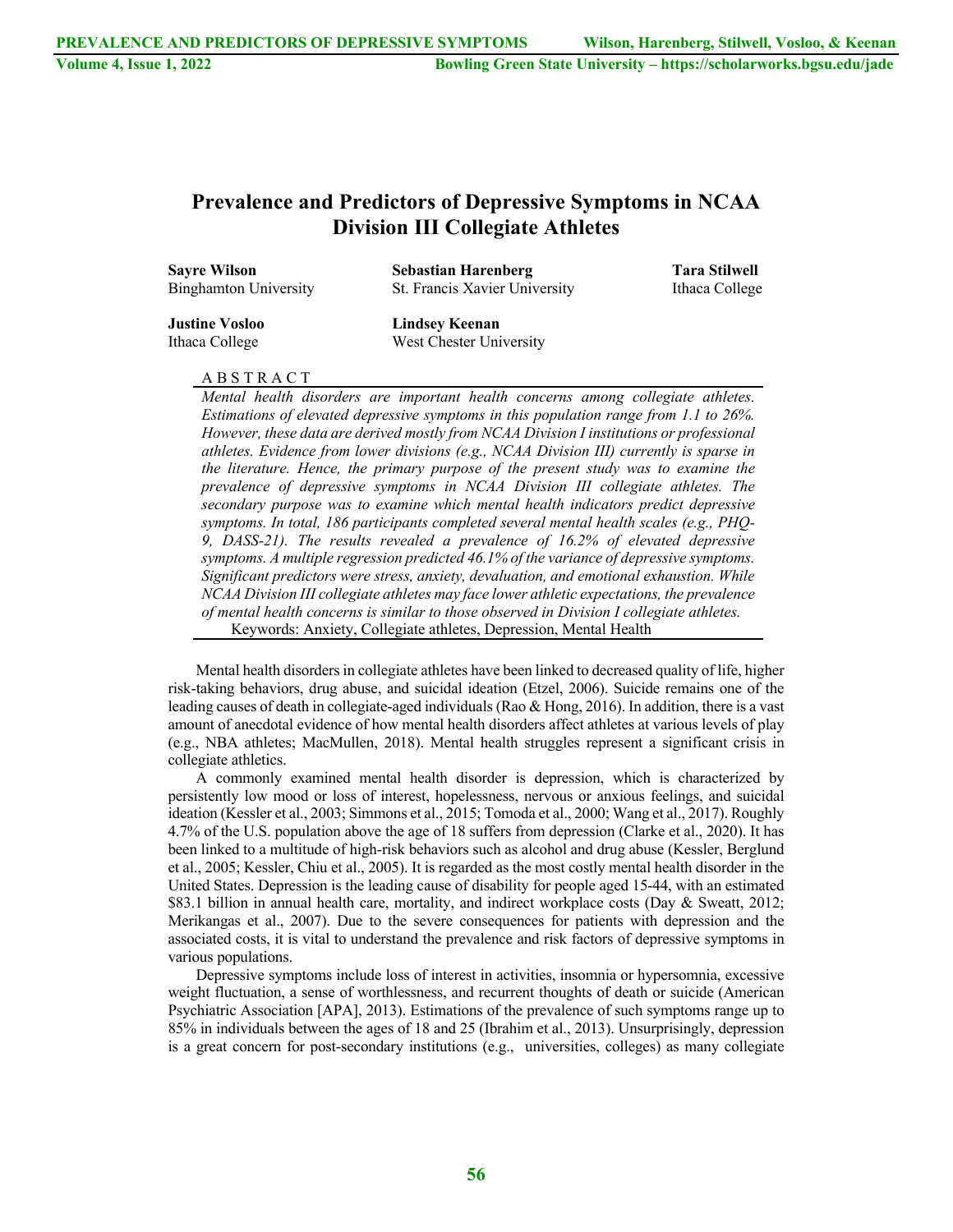students regularly experience depressive symptoms. Recent meta-analyses indicated a higher prevalence of depression in college students compared to a non-student population in the same age range (Blanco et al., 2008; Ibrahim et al., 2013; Lefebvre et al., 2016; Lei et al., 2016; Mikolajczyk et al., 2008; Rotenstein et al., 2016). Estimates of depressive symptoms among college student populations are 33% (Sarokhani et al., 2013). A combination of factors unique to college campuses, such as academic stressors combined with genetic, biological, psychological, interpersonal, and environmental influences, could be associated with a higher prevalence of depressive symptoms in college students (Bulo, 2014; Byrd & McKinney, 2012; Deatherage et al., 2014; Hyde et al., 2016; Ripke et al., 2013; Xiao et al., 2018).

Among the collegiate student population are student-athletes, who face increased institutional pressures in both the classroom and the playing field (Yang et al., 2007). Generally, collegiate athletes dedicate anywhere from 35 to 40 hours per week to athletics, despite the National Collegiate Athletic Association (NCAA) rules restricting athletic practice hours to 20 per week (NCAA, 2021). The time commitment to athletics comes in addition to an average of 30 hours a week dedicated to academics (Ayers et al., 2012; Papanikolaou et al., 2003). The intense time commitment to athletics and academics negatively impact various areas of a collegiate athlete's life, such as academic performance, social and academic interactions, and non-athletic lifestyle pursuits (Ayers et al., 2012). The increased time commitment also may be associated with elevated depressive symptoms (Yang et al., 2007).

To our knowledge, there are several published studies that report baseline levels of depression in collegiate athletes (see Table I). Of the current research, the most surveyed collegiate athlete population are NCAA Division I collegiate athletes in the United States. Among the NCAA Division I population, the prevalence of elevated depressive symptoms ranged between 13.5% and 23.7% (see Table 1). Outside this population, there are estimates of prevalence up to 26% in a study with elite college swimmers from Canada (Hammond et al., 2013). Common predictors of depression in this sample included, among others, change in performance and history of depression. Overall, these collegiate athletes reported a slightly lower depression symptom prevalence compared to the general college population.

The published evidence on the prevalence of depression in collegiate athletes focuses notably on an elite context (e.g., NCAA Division I & II). To our knowledge, there is an absence of published evidence on depressive symptom prevalence in NCAA Division III collegiate athletics. It is important to note that NCAA Division III has almost 100 more institutions than other divisions (NCAA, 2021). Theoretically, it may seem plausible that NCAA Division III collegiate athletes may exhibit lower rates of depressive symptoms due to decreased environmental pressures (e.g., smaller crowds, less media attention, lack of athletic scholarships) compared to NCAA Division I or II collegiate athletes (Robinson et al., 2005). A possible explanation may be that NCAA Division III collegiate athletes report lower athletic identity (i.e., the degree to which an individual identifies with the athlete role and looks to others for acknowledgment of that role; Brewer et al., 1993) compared to other divisions (Huml, 2018). However, other evidence suggests that NCAA Division III collegiate athletes spend as much time on athletics and academics as NCAA Division I collegiate athletes (NCAA, 2017) while not receiving any scholarship support, which may further exacerbate perceptions of stress (Navarro et al., 2019). This may be particularly true for NCAA Division III programs with a focus on high achievement. As such, it is possible that NCAA Division III collegiate athletes may be equally affected by mental health struggles as collegiate athletes in other divisions.

A vital consideration to counteract the detrimental effects of mental health struggles is the funding/staff available to support collegiate athletes. Navarro and colleagues (2019) examined the need for additional mental health services among NCAA Division III collegiate athletes and coaches. The authors found that 71% of collegiate athletes and 94% of coaches desired more support for mental health services, indicating a clear lack of services at most institutions. Such support may be challenging to establish, given the considerably smaller budgets of NCAA Division III athletic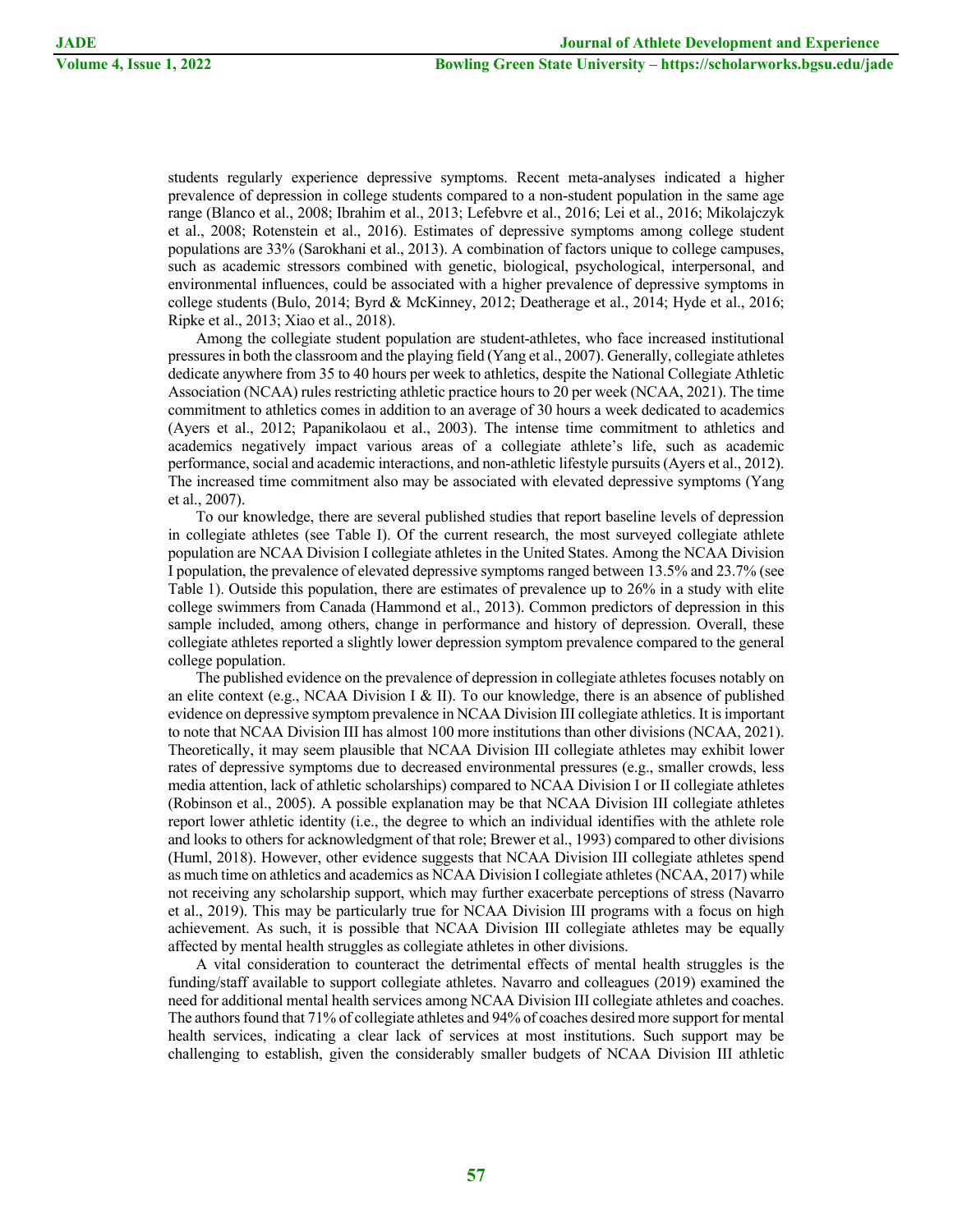departments. The financial restriction may lead to collegiate athletes being referred to general mental health professionals who lack specific training to assist with an athletic population (LaRue, 2010).

The absence of documentation of the prevalence of mental health concerns in NCAA Division III collegiate athletes is an important gap in the literature, particularly because NCAA Division III collegiate athletes struggling with mental health concerns may have more limited access to appropriate services at some institutions compared to collegiate athletes in other divisions. Hence, the purpose of the present study is two-fold. First, we will assess the prevalence of depressive symptoms in NCAA Division III collegiate athletes, which may function as baseline information for the prevention and diagnosis of mental health disorders. Secondly, while many descriptive and psychological risk factors are associated with depression, this study will focus on some of the most commonly linked factors (i.e., anxiety, stress, and burnout symptoms) in an NCAA Division III collegiate athlete population.

#### **Method**

#### **Participants and Procedure**

The present study was approved by the Institutional Review Board at the institution where the research was conducted. Data for the present study were collected at a single, small, private postsecondary institution in the Northeastern United States. The institution has a large athletic department (more than 700 collegiate athletes) with a history of achieving excellence and national championships in multiple team and individual style sports. Coaches of all sports at the institution were contacted and asked for permission to survey their teams. Given the coach's approval, convenient locations and times were arranged with the teams (i.e., classroom setting) or arranged to be given at the beginning or end of a predetermined team meeting. Coaches and any other staff were not permitted to be present during survey administration. Paper surveys were anonymous and were administered to collegiate athletes by the research staff in the classroom meeting setting and returned in sealed envelopes. All participants were provided with an implied consent form on the front of the questionnaire package. Due to differing team seasons and schedules, the surveys were administered to teams at varying points throughout or prior to their respective sport season during the fall semester. Data were only collected one time for each participant.

In total, 218 NCAA Division III (female  $n = 78$ , 35.8%) collegiate athletes participated in the present study. The age of the participant ranged from 18 to 22 (Mean = 19.50,  $SD = 1.13$ ). The collegiate athletes competed in football  $(n = 52, 23.9\%)$ , soccer  $(n = 43, 19.7\%)$ , lacrosse  $(n = 34, 19.7\%)$ 15.6%), baseball (*n* = 27, 12.4%), volleyball (*n* = 16, 7.3%), field hockey (*n* = 14, 6.4%), softball (*n*  $= 14, 6.4\%$ ), basketball ( $n = 11, 5.0\%$ ), and wrestling ( $n = 7, 3.2\%$ ). The collegiate athletes had spent an average of 1.91 seasons (SD = 1.05 seasons) with their teams. The average year in college was 2.18 years (SD = 1.03).

#### **Measurements**

#### *Depression (PHQ-9)*

A paper-based version of the Patient Health Questionnaire-9 (PHQ-9) was used to assess depression symptoms. All nine items of the scale measure depressive symptoms as delineated in the Diagnostic and Statistical Manual of Mental Disorders-IV (Segal, 2010). The header for the questionnaire reads, "Over the last 2 weeks, how often have you been bothered by any of the following problems?" Each item is scored on a Likert scale ranging from 0-3 ( $0 =$  not at all,  $1 =$ several days,  $2 =$  more than half the days,  $3 =$  nearly every day). The PHQ-9 showed sufficient factorial validity for the use in a collegiate student population (Keum et al., 2018). The internal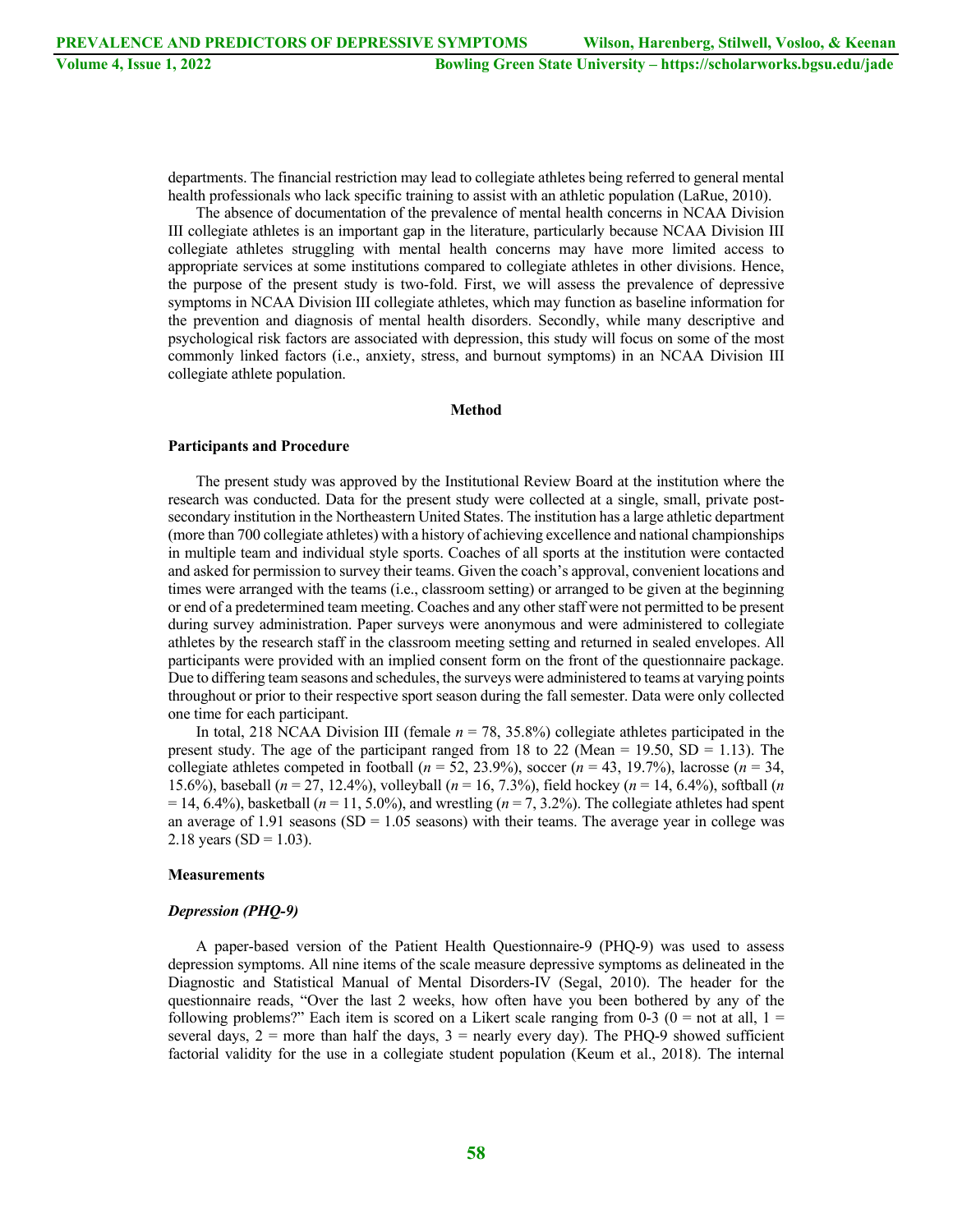consistency of the scale in the present study was acceptable (Cronbach's  $\alpha = .87$ ). Recommendations for symptom severity by Kroenke et al. (2001) were used to evaluate reported depressive symptoms.

#### *Stress and Anxiety (DASS-21)*

Stress and anxiety were assessed via two subscales of the 21-item version of the Depression, Anxiety, and Stress Scale (DASS-21), which was derived from the original 42-item version (Lovibond & Lovibond, 1995). The two subscales measure symptoms of anxiety (e.g., autonomic arousal, physiological arousal, subjective anxiety) and stress (e.g., tension, agitation, negative affect). The items are measured on a 4-point Likert scale, ranging from 0 (did not apply to me at all) to 3 (applied to me very much/most of the time). The DASS-21 demonstrated satisfactory internal consistency as well as convergent, discriminative, and factorial validity (e.g., Clara et al., 2001; Gloster et al., 2008). In the present study, the internal consistency of both subscales was acceptable  $(\alpha = .74..80)$ . Recommendations by Lovibond and Lovibond (1995) for symptom severity ratings were followed for both subscales.

#### *Burnout (ABQ)*

Burnout was assessed via the Athlete Burnout Questionnaire (ABQ; Raedeke & Smith, 2001). The 15-item scale measures burnout on three dimensions: emotional/physical exhaustion, reduced sense of accomplishment, and devaluation. Items are rated on a 5-point Likert scale, ranging from 1 (almost never) to 5 (almost always). The ABQ showed satisfactory internal consistency and factorial validity (Raedeke  $\&$  Smith, 2001). In the present study, the internal consistency of the subscales was satisfactory ( $\alpha$  = 81-.88).

#### **Statistical Analysis**

All categorical variables were summarized in counts and percentages. All continuous variables were expressed in means and standard deviations. Normality was assessed via skewness and kurtosis. As none of the variables violated indicators of normal distribution (i.e., skewness  $\leq 2$ , kurtosis  $\leq 4$ ), the calculation of parametric statistics was deemed appropriate. Comparative analyses included chisquare and independent t-tests with respective effect sizes (i.e., Kramer's *V*, Cohen's *d*). For the assessment of risk factors, multiple linear regression with descriptive (i.e., gender, age, freshman status) and psychological (i.e., stress, anxiety, burnout) predictors was calculated. The outcome variable of the regression was depression. The presence of multicollinearity was assessed via the variance inflation factor (VIF). An alpha level of .05 was set for all analyses.

#### **Results**

#### **Prevalence of Depression**

Prevalence statistics are reported in Table 2. In total, 33 participants (15.1%) reported moderate to very severe symptoms of depression, indicated by a PHQ-9 score of 10 and above (Kroenke et al., 2001). Split by gender (see Table 3), the prevalence of elevated depressive symptoms was nearly 2.5 times higher in females compared to males (24.4% vs. 10%). The basketball, softball, and volleyball teams all reported more than 20% prevalence of depressive symptoms.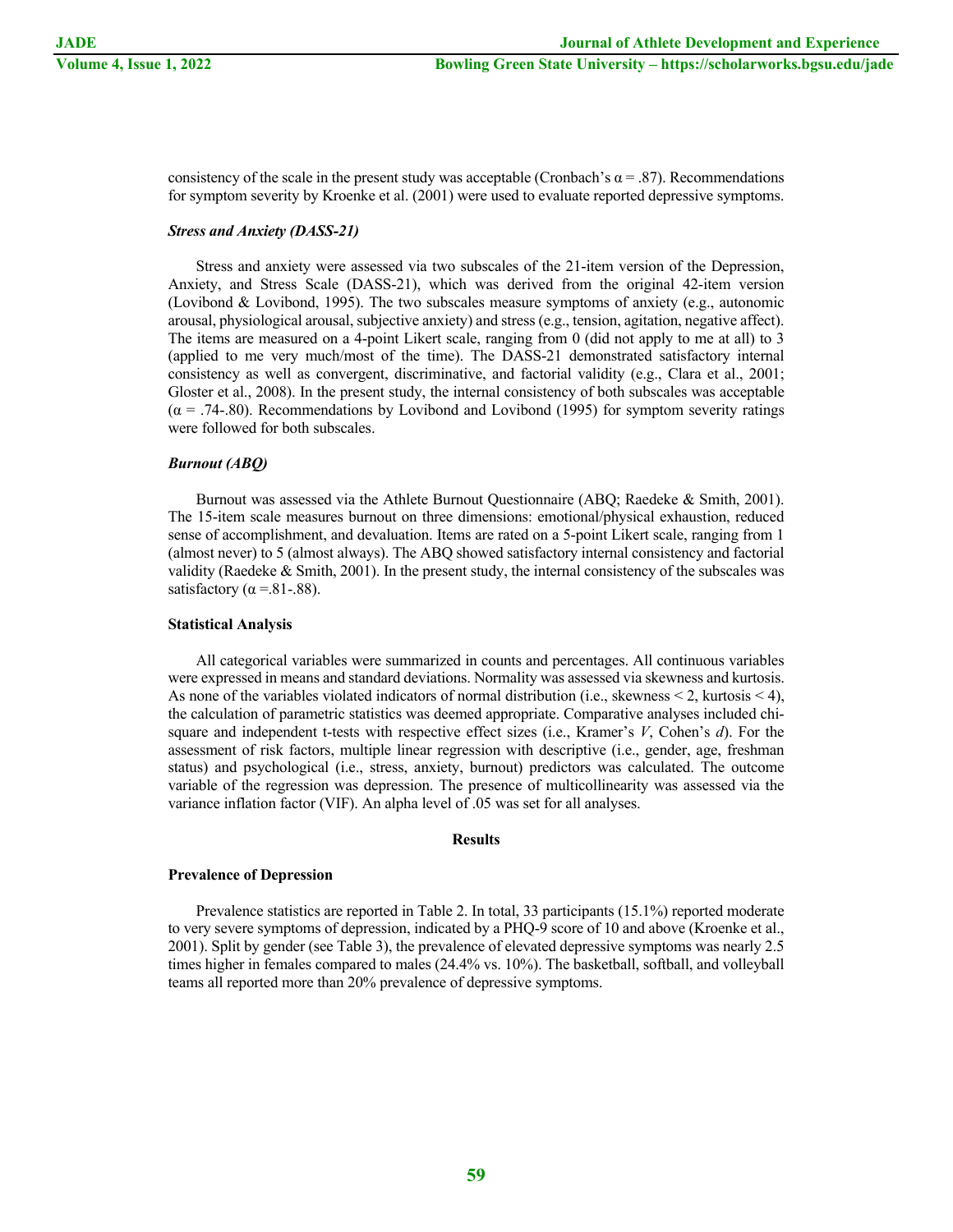| Table 2                    |
|----------------------------|
| Descriptives of the Sample |

| Variable                        | Mean (SD)/Count (%) |
|---------------------------------|---------------------|
| N                               | 218                 |
| Gender                          | Male 140 (64.2%)    |
|                                 | Female 78 (35.8%)   |
| Age                             | 19.50(1.13)         |
| Year of Study                   | 2.18(1.03)          |
| $1st$ year student              | 77 (35.3%)          |
| $2nd$ year student              | 47 (21.6%)          |
| $3rd$ year student              | 72 (33.0%)          |
| $4th$ year student              | $22(10.1\%)$        |
| Number of Seasons with the Team | 1.91(1.05)          |
| PHQ-9                           | 4.65(4.86)          |
| None PHQ-9 score 0-4            | 132 (60.8%)         |
| Mild PHQ-9 score 5-9            | 52 (23.9%)          |
| Moderate PHQ-9 score 10-14      | 20 (9.2%)           |
| Severe PHQ-9 score 15-19        | $11(5.0\%)$         |
| Very Severe PHQ-9 score 20+     | $2(.9\%)$           |
| <b>Stress</b>                   | 7.09(7.28)          |
| Normal 0-7                      | 130 (59.6%)         |
| Mild 8-9                        | $21(9.6\%)$         |
| Moderate 10-12                  | 27 (12.4%)          |
| Severe 13-16                    | $22(10.1\%)$        |
| Extremely Severe 17+            | 18 (8.3%)           |
| Anxiety                         | 5.61(6.02)          |
| Normal 0-3                      | 97 (44.5%)          |
| Mild $4-5$                      | 32 (14.7%)          |
| Moderate 6-7                    | $23(10.6\%)$        |
| Severe 8-9                      | 18 (8.3%)           |
| Extremely Severe 10+            | 48 (22.0%)          |
| Burnout – Reduced Achievement   | 2.34(0.79)          |
| Burnout – Exhaustion            | 2.45(.87)           |
| Burnout - Devaluation           | 2.05(.92)           |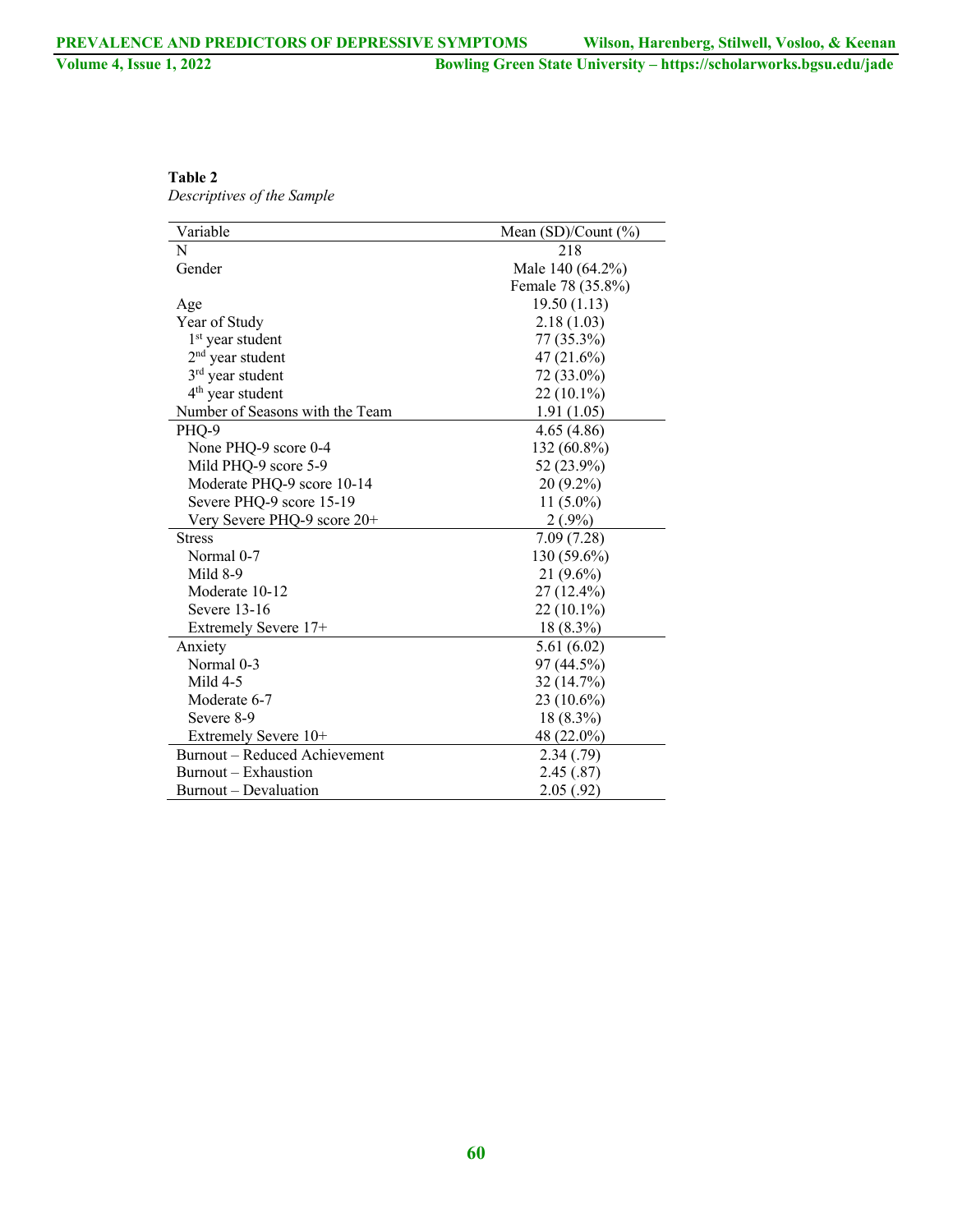| Group        | Prevalence        |
|--------------|-------------------|
| By Gender    |                   |
| Male         | $10\%$ (n = 14)   |
| Female       | $24.4\%$ (n = 19) |
| By Sport     |                   |
| Basketball   | $36.4\%$ (n = 4)  |
| Softball     | $28.6\%$ (n = 4)  |
| Volleyball   | $25\%$ (n = 4)    |
| Soccer       | $18.6\%$ (n = 8)  |
| Lacrosse     | $11.8\%$ (n = 4)  |
| Baseball     | $11.1\%$ (n = 3)  |
| Football     | $9.6\%$ (n = 5)   |
| Field Hockey | $7.1\%$ (n = 1)   |
| Wrestling    | $0\%$             |

#### **Table 3** *Prevalence of Depressive Symptoms by Subgroup*

Comparisons between those with elevated depressive symptoms to the rest of the sample can be found in Table 4. As expected, based on previous research (Nixdorf et al., 2013; Storch et al., 2005; Yang et al., 2007), significantly more females (i.e., more than half) in the group reported elevated depressive symptoms. Yet, no significant differences in other descriptive factors (e.g., age, years in college, number of seasons with the team) were found. The group with elevated depressive symptoms also perceived significantly higher anxiety, stress, and burnout. Large effect sizes between the groups  $(d = 1.09-1.91)$  were found. It should be noted that in the present sample there was a considerably higher prevalence of moderate to severe stress (30.7%) and anxiety (40.8%) compared to depressive symptoms (15.1%).

#### **Predictors of Depression**

Correlations between all variables can be found in Table 4.

#### **Table 4**

*Comparison Between Participants with Lower and Elevated Depression Symptoms*

| Variable                    | Lower Depressive | <b>Elevated Depressive</b> | $p$ , ES               |
|-----------------------------|------------------|----------------------------|------------------------|
|                             |                  |                            |                        |
|                             | <b>Symptoms</b>  | Symptoms                   |                        |
|                             | $(PHQ-9 < 10)$   | $(PHQ-9 \ge 10)$           |                        |
| N                           | 184 (84.4%)      | 33 $(15.1\%)$              |                        |
| Gender                      | Male 125         | Male 14                    | $.005, V = .19$        |
|                             | Female 59        | Female 19                  |                        |
| Age                         | 19.54(1.11)      | 19.27(1.21)                | .24                    |
| Year of Study               | 2.21(1.01)       | 2.06(1.12)                 | .14                    |
| Number of Seasons with Team | 1.95(1.05)       | 1.70(1.05)                 | .24                    |
| <b>Stress</b>               | 5.37(5.43)       | 16.85(8.65)                | $< 0.001, d = 1.91$    |
| Anxiety                     | 4.36(4.68)       | 12.67(7.71)                | $< 0.001, d = 1.58$    |
| Reduced Achievement         | 2.20(.72)        | 3.15(.74)                  | $< 0.01, d = 1.31$     |
| Exhaustion                  | 2.31(.79)        | 3.25(.89)                  | $< 0.01, d = 1.18$     |
| Devaluation                 | 1.91(.82)        | 2.85(1.05)                 | $\leq 0.001, d = 1.09$ |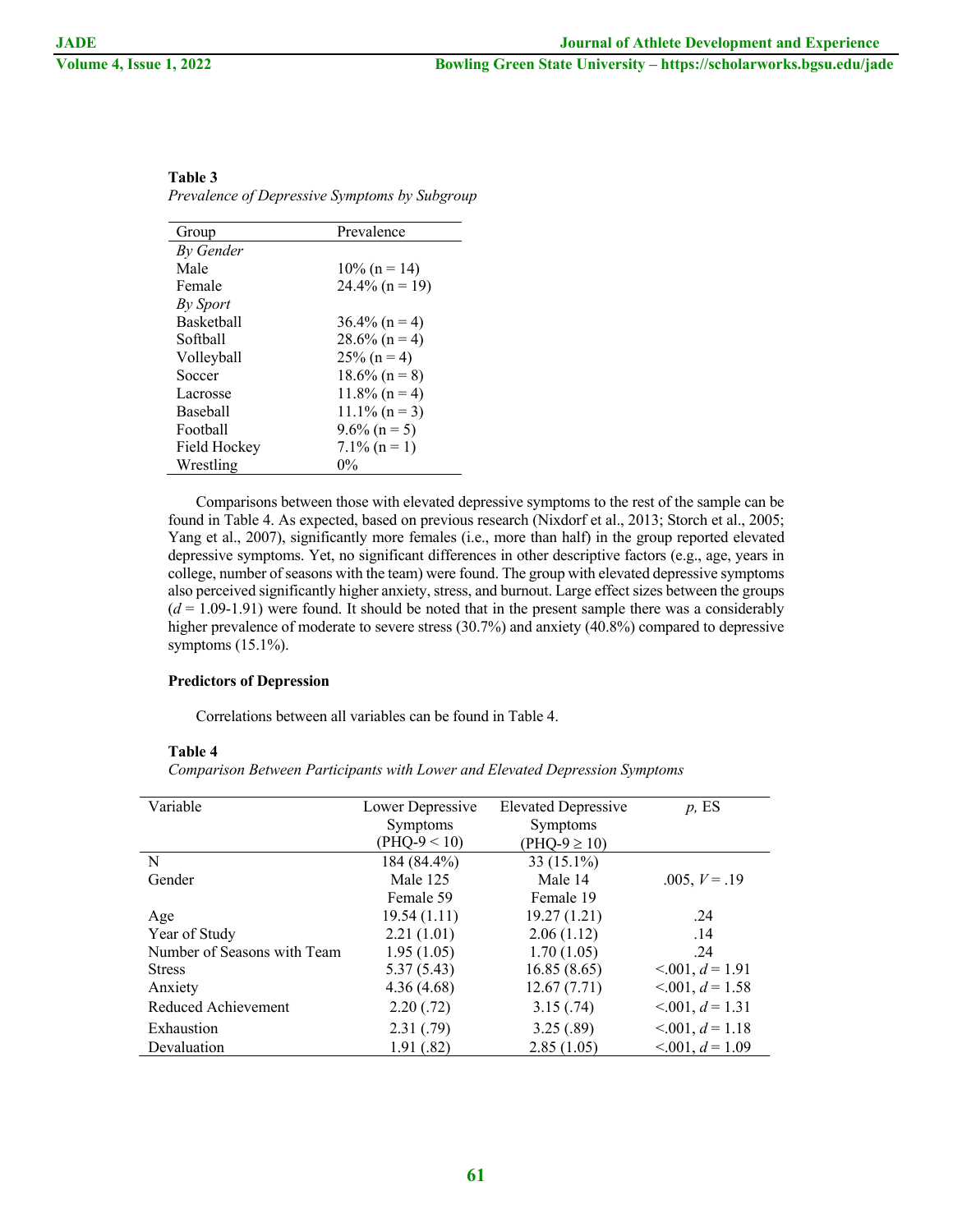The results of the multiple regression are summarized in Table 5.

#### **Table 5**

*Correlations between Descriptive and Psychological Factors*

| Variable                                          |          | $\mathfrak{D}$ | $\mathcal{F}$ | 4        |          | 6        |          |     |
|---------------------------------------------------|----------|----------------|---------------|----------|----------|----------|----------|-----|
| $1. \text{Age}$                                   |          |                |               |          |          |          |          |     |
| 2. Number of Seasons                              | $.74***$ |                |               |          |          |          |          |     |
| 3. Year of Study                                  | $.86***$ | $.85***$       |               |          |          |          |          |     |
| 4. Depression PHQ-9                               | $-.12$   | $-.10$         | $-.08$        |          |          |          |          |     |
| 5. Stress DASS-21                                 | $-.13$   | $-.07$         | $-.06$        | $.67***$ |          |          |          |     |
| 6. Anxiety DASS-21                                | $-.13$   | $-.08$         | $-.09$        | $.61***$ | $.74***$ |          |          |     |
| 7. Reduced Achievement (ABQ)                      | $-.07$   | $-.08$         | $-.07$        | $.52***$ | $.40**$  | $.32***$ |          |     |
| 8. Exhaustion (ABQ)                               | .07      | .07            | .06           | $.49**$  | $.42**$  | $.40**$  | $.52***$ |     |
| 9. Devaluation (ABQ)                              | .09      | $.16^*$        | $.17^*$       | $.42***$ | $.35***$ | $.28***$ | $.66***$ | .61 |
| $N_{\text{atm}}^{*}$ = $\sim 05^{**}$ = $\sim 01$ |          |                |               |          |          |          |          |     |

Note:  $p < .05$ ,  $p < .01$ 

The multiple regression analysis with descriptive (i.e., age, female gender, number of seasons with the team) and psychological (i.e., stress, anxiety, burnout) variables predicted 58% of the variance of depressive symptoms. The variable 'years of study' was not entered in the regression equation because of the high correlations with the variables 'age' (*r* = .86) and 'number of seasons with the team'  $(r = .85)$ . If entered in the regression equation, the predictor would have had an elevated VIF factor  $(> 4)$ , potentially indicating issues with multicollinearity. As such, we excluded the variable. All other predictors showed acceptable VIF levels  $(\leq 2.5)$ .

From the descriptive factors, female gender ( $\beta = .17$ ) and numbers of seasons with the team ( $\beta =$ -.14) were significant predictors of depressive symptoms (see Table 6). The strongest psychological predictor of depressive symptoms was perceived stress ( $\beta = .32$ ), followed by perception of reduced achievement (β = .24), anxiety (β = .23), and emotional/physical exhaustion (β = .13). Age and devaluation both were non-significant predictors of depressive symptoms.

#### **Table 6**

*Multiple Regression Predicting Depressive Symptoms*

| Outcome Variable | F     |         | $R^2$ | Predictor         |        |        | VIF  |
|------------------|-------|---------|-------|-------------------|--------|--------|------|
| Depression (PHQ- | 41.58 | < 0.001 | .58   | Age               | .10    | .14    | 2.44 |
| 9)               |       |         |       |                   |        |        |      |
|                  |       |         |       | Gender (Female)   | .17    | < 0.01 | 1.14 |
|                  |       |         |       | Number of Seasons | $-.14$ | .04    | 2.50 |
|                  |       |         |       | Stress (DASS-21)  | .31    | < 0.01 | 2.43 |
|                  |       |         |       | Anxiety (DASS-21) | .23    | < 0.01 | 2.45 |
|                  |       |         |       | Reduced           | .24    | < 0.01 | 2.03 |
|                  |       |         |       | Achievement (ABQ) |        |        |      |
|                  |       |         |       | Exhaustion (ABQ)  | .13    | .04    | 1.82 |
|                  |       |         |       | Devaluation (ABQ) | .02    | .76    | 2.30 |

#### **Discussion**

The first purpose of the present study was to assess the prevalence of depressive symptoms in an NCAA Division III collegiate athlete population. Our results indicated a prevalence of 15.1% of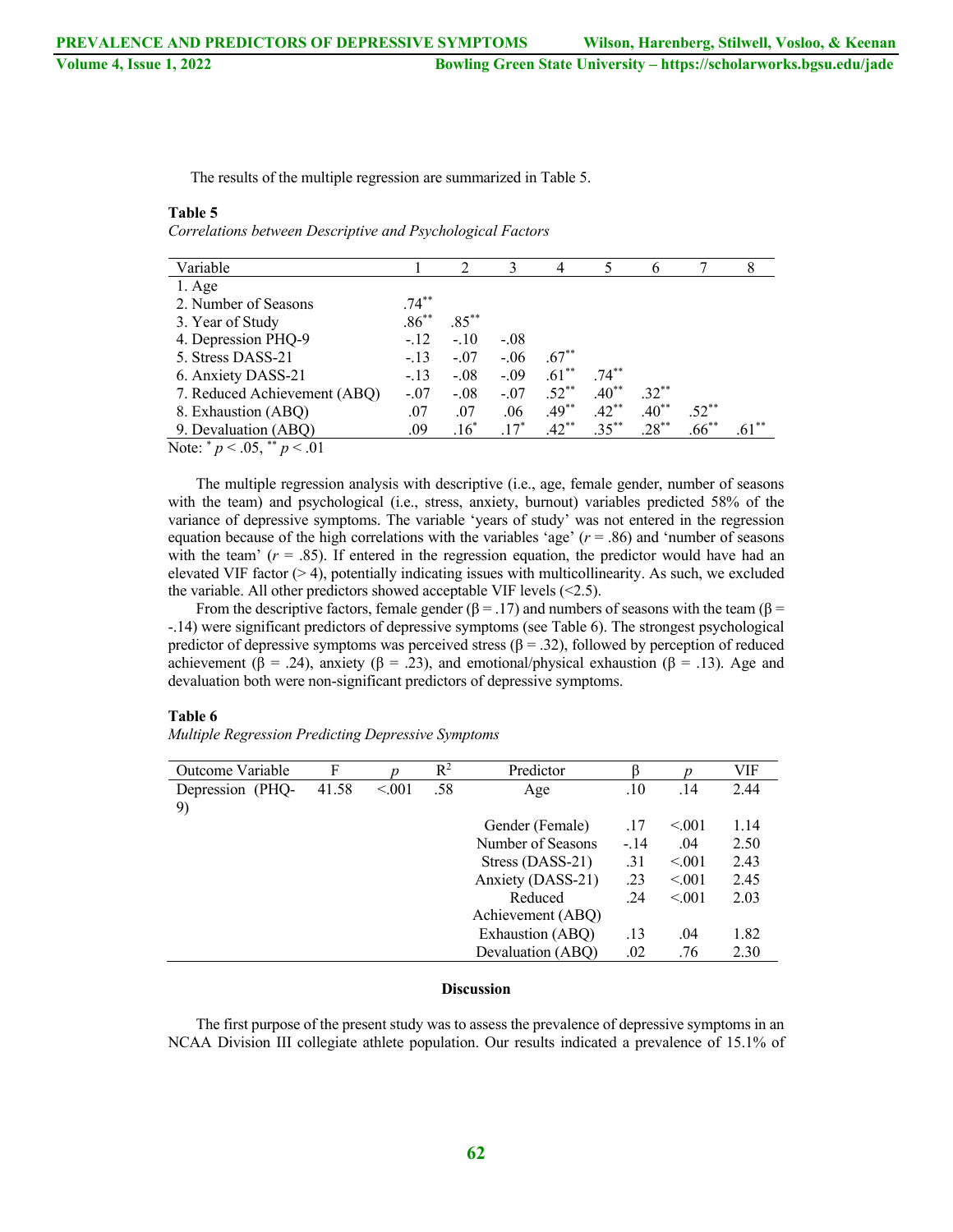elevated depressive symptoms in this population. This is slightly lower compared to most published evidence from NCAA Division I collegiate athletes and about half of the prevalence compared to a general student population. The second purpose of the present study was the examination of descriptive and psychological predictors of depressive symptoms. The strongest predictors of depressive symptoms were psychological variables (i.e., stress, anxiety, burnout). From the descriptive variables, female gender was a positive predictor, and number of seasons with the team was a negative predictor.

The prevalence of depressive symptoms in the present study was slightly lower compared to published evidence from NCAA Division I collegiate athletes (see Table 1). In addition, depressive symptom prevalence in the present study was much higher in female collegiate athletes compared to male collegiate athletes, supporting existing research (McGuire et al., 2017; Nixdorf et al., 2013; Storch et al., 2005; Yang et al., 2007). Interestingly, basketball and softball were the sports that reported the highest prevalence of depressive symptoms in the present study. Other studies (Yang et al., 2007) found lower levels of depressive symptoms in these sports. On the contrary, wrestling collegiate athletes reported depressive symptoms up to 29% in other studies (Yang et al., 2007). Yet, in the present study, none of the wrestling collegiate athletes reported elevated depressive symptoms. Prevalence of moderate to severe stress and anxiety were found to be much higher than depressive symptoms in this study, at 30.8% and 40.9%, respectively. Unsurprisingly, those with higher depressive symptoms also experienced higher stress, anxiety, and burnout. Previous research indicates it is common for collegiate athletes to display concurring mental health symptoms (Kessler, Chiu et al., 2005; Yang et al., 2007).

Lower prevalence of depressive symptoms in NCAA Division III compared to Division I teams could be explained by several factors. First, the lower prevalence could be a function of the difference in environmental influences between Division I and Division III athletics. Usually, Division I collegiate athletes compete for regional and national athletic excellence and prominence, while Division III collegiate athletes typically compete at a regional level. Often NCAA Division I games are televised and draw large audiences. NCAA Division I collegiate athletes may perceive higher environmental (e.g., media) and social (e.g., parental, coaches) expectations. All of these factors could intensify perceptions of stress and anxiety, which in turn could be linked to other mental health abnormalities (e.g., depressive symptoms; Robinson et al., 2005). Second, the sample in the present study had just over one-third female representation of the total participants. Most of the other studies on depressive symptoms in collegiate athletes had a more gender-balanced sample (see Table 1). Of the studies examined, female collegiate athletes generally tend to report a higher prevalence of depressive symptoms. A similar trend was found in the present study. Despite this, the overall low prevalence of depressive symptoms in the present sample might be due to the underrepresentation of female collegiate athletes.

Another potential reason for lower prevalence rates could be underreporting from collegiate athletes. Some social stigmas link depression and mental health to weakness, which may influence the responses in a collegiate athlete population, particularly among male collegiate athletes (Glick  $\&$ Horsfall, 2005). Finally, some of the previous research suggests that the general population of collegiate athletes may be at less risk to suffer from depression (e.g., due to the benefits of regular exercise and social support from teammates; Storch et al., 2005). An example of this would be the study conducted by Proctor and Boan-Lenzo (2010). However, more recent research evidence suggests these results are not conclusive to all collegiate athlete populations today.

The second purpose of the present study was to examine predictors of depressive symptoms among collegiate athletes. All three psychological predictors measured in this study (i.e., stress, anxiety, burnout) were positively associated with depressive symptoms. This is similar to other published evidence. For example, Li et al. (2017) found a significant association between depressive symptoms and state/trait anxiety. In a general student population, stress and anxiety have been linked to depressive symptoms as well (Liu et al., 2019). Additionally, the results of the present study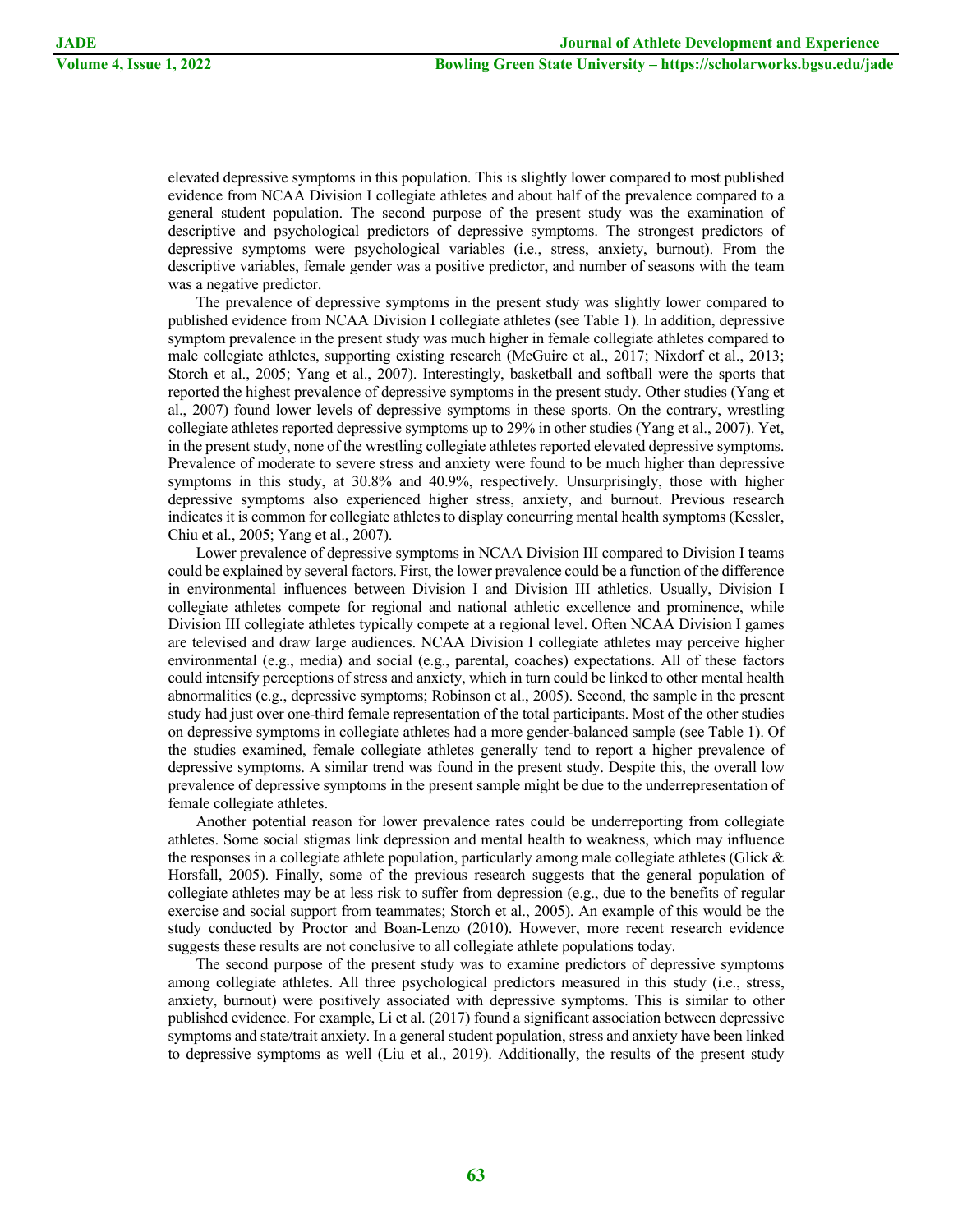confirmed gender as a significant descriptive predictor, which aligns with current evidence (Li et al., 2017; Wolanin et al., 2016; Yang et al., 2007). In this sample, one in four females indicated they had elevated depressive symptoms versus only one in ten for males.

#### **Limitations and Future Research**

The present study has limitations that should be acknowledged. First, the convenience sampling of the study might introduce some bias. For example, some sport teams were contacted but did not participate. As such, the results may be biased by the underrepresentation of certain subgroups of the population. Also, as with the general population, there is stigma and bias around reporting mental health concerns, as these may be perceived as a weakness or have consequences that could impact the ability to participate in athletics (Reardon & Factor, 2010; Schwenk, 2000; Watson, 2005). Although research indicates that collegiate athletes display moderate to severe levels of mental health concerns, collegiate athletes historically have been an underrepresented population among college counseling centers (Valentine & Taub, 1999). Thus, the prevalence of depression, anxiety, and stress may be much higher than reported. Second, mental health indicators may fluctuate over time. For example, collegiate athletes may perceive much higher stress and associated mental health symptoms during the season or pre-season than the off-season, and a limitation to the current study is that specification on the timeline of current versus off-season was not collected. McGuire et al.'s (2017) study on NCAA Division II collegiate athletes found significant differences in depression symptoms across the season, with prevalence being affected by factors such as time of season, injury, and time mediators. The cross-sectional nature of the present study cannot capture any of those changes in depression over time. There is a clear need for the longitudinal assessment of mental health indicators in NCAA Division III collegiate athletes. Additionally, we utilized a cut-off score of 10 to indicate elevated depression symptoms, but the PHQ-9 has not been validated specifically for a collegiate athlete population. Therefore, it is possible a different cut-off score would yield a more accurate representation of elevated depressive symptoms in this population. Lastly, the present study was conducted at a single institution, which may jeopardize the generalizability of the study population.

#### **Clinical Implications**

An important implication of the present study is that more than 15% of NCAA Division III collegiate athletes suffer from elevated depressive symptoms. This rate is slightly lower compared to findings from other NCAA divisions (i.e., I and II). Nonetheless, elevated depression symptoms at post-secondary institutions, regardless of NCAA rank, is an important mental health concern. Yet, only 39% of NCAA institutions have a written plan to identify collegiate athletes with mental health concerns, as mental health guides only are encouraged by the NCAA at this time. Only 32% have verbal or written screenings for depressive symptoms and even less for anxiety (Kroshus, 2016). The rate may be even lower at NCAA Division III institutions because of lower budgets, staffing, and resources within athletics and the institution as a whole.

Practitioners (e.g., trainers, coaches, administrators) should be aware that many of their NCAA Division III collegiate athletes may struggle with elevated depressive symptoms, which impair some cognitive and psychosocial functions (Gotlib et al., 1995). This is particularly important when working with collegiate athletes in circumstances that make them more susceptible to experiencing depressive symptoms (e.g., injury, transition out of sport). The similarity of baseline prevalence of depressive symptoms between NCAA Division III collegiate athletes and other divisions may be a caution to work with injured/transitioning athletes carefully. The present study also may highlight the critical need for integrative support services to support NCAA Division III collegiate athletes dealing with mental health struggles. Specialized clinical counseling services dedicated to collegiate athletes' mental health may be an appropriate first step. For example, a counselor with specialized training in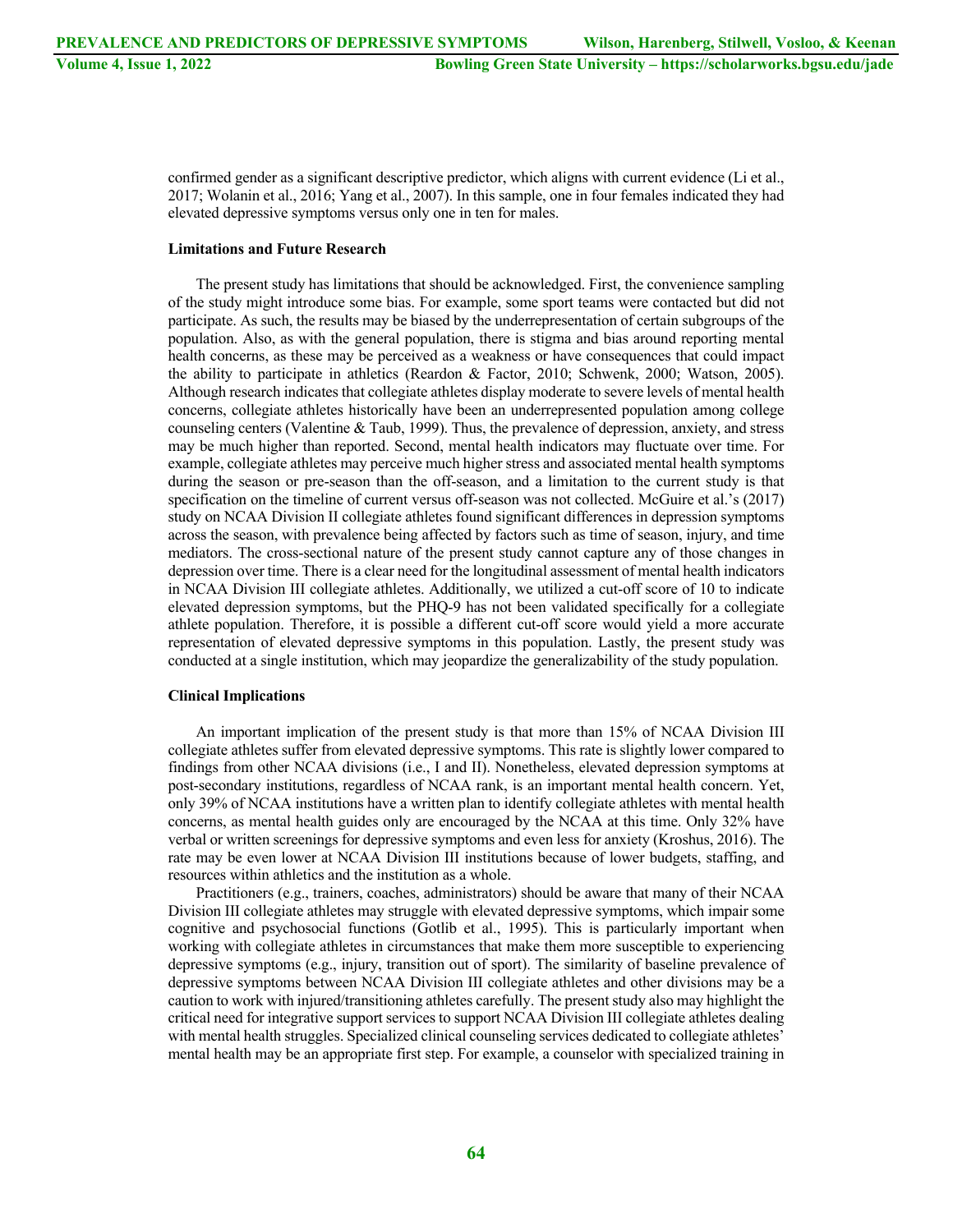sport (e.g., certification in mental performance consulting) might be able to better respond to the mental health needs of collegiate athletes. Such services might require many NCAA Division III institutions to bolster the financial commitment to their collegiate athletes' services.

It should be noted here that not all who exhibit elevated symptoms will be clinically diagnosed with depression. For many collegiate athletes, depressive symptoms may fluctuate over a season and depend on several environmental and psychological risk factors. To ensure the clinical relevance of elevated depressive symptoms, the referral to a qualified health provider is imperative. Collegiate institutions are well advised to provide ample access to specialized clinical services that may provide behavioral interventions focusing on important predictors (e.g., stress, anxiety, burnout). Clinical practitioners may take into consideration environmental (e.g., sport), personal (e.g., history of mental health issues), and social (e.g., family support) factors before determining how to best address elevated depressive symptoms in collegiate athletes.

#### **Conclusion**

To our knowledge, the present study is the first to investigate the prevalence of depression symptoms in NCAA Division III collegiate athletes. More than 15% of Division III collegiate athletes in the present sample suffered from clinically moderate to severe depressive symptoms. This rate is similar to institutions at the NCAA Division I and II levels. The findings highlight the importance of institutional strategies to address mental health in collegiate athletes. Such strategies only can be achieved via interprofessional collaboration between coaches, athletic trainers, and clinical psychologists. We encourage further investigation into the prevalence of depression among collegiate athletes. Such evidence will provide further support for administrators, staff, and health professionals to address depressive symptoms and promote healthier living for collegiate athletes.

#### **References**

- American College Health Association. (2009). American College Health Association-National College Health Assessment spring 2008 reference group data report (abridged): The American College Health Association. *Journal of American College Health*, *57*(5), 477- 88. https://doi.org/10.3200/jach.57.5.477-488
- American Psychiatric Association. (2013). *Diagnostic and statistical manual of mental disorders*   $(5<sup>th</sup>$  ed.). American Psychiatric Association Publishing. https://doi.org/10.1176/appi.books.9780890425596
- Armstrong, S., & Oomen-Early, J. (2009). Social connectedness, self-esteem, and depression symptomatology among collegiate athletes versus nonathletes*. Journal of American College Health, 57*(5), 521-526. https://doi.org/10.3200/jach.57.5.521-526
- Ayers, K., Pazmino-Cevallos, M., Dobose, C. (2012). The 20-hour rule: Collegiate athletes time commitment to athletics and academics. *VAHPERD, 33*(1), 22-26. https://link.gale.com/apps/doc/A289621149/AONE?u=anon~2c527849&sid=googleScho lar&xid=bd81da01
- Baum, A., & Posluszny, D. M. (1999). Health psychology: Mapping biobehavioral contributions to health and illness. *Annual Review of Psychology, 50*(1), 137-163. https://doi.org/10.1146/annurev.psych.50.1.137
- Blanco, C., Okuda, M., Wright, C., Hasin, D. S., Grant, B. F., Liu, S. M., & Olfson, M. (2008). Mental health of college students and their non–college-attending peers: Results from the National Epidemiologic Study on Alcohol and Related Conditions. *Archives of General Psychiatry*, *65*(12), 1429-1437. https://doi.org/10.1001/archpsyc.65.12.1429
- Brewer, B. W., Van Raalte, J. L., & Linder, D. E. (1993). Athletic identity: Hercules' muscles or Achilles heel? *International Journal of Sport Psychology, 24*(2), 237-254.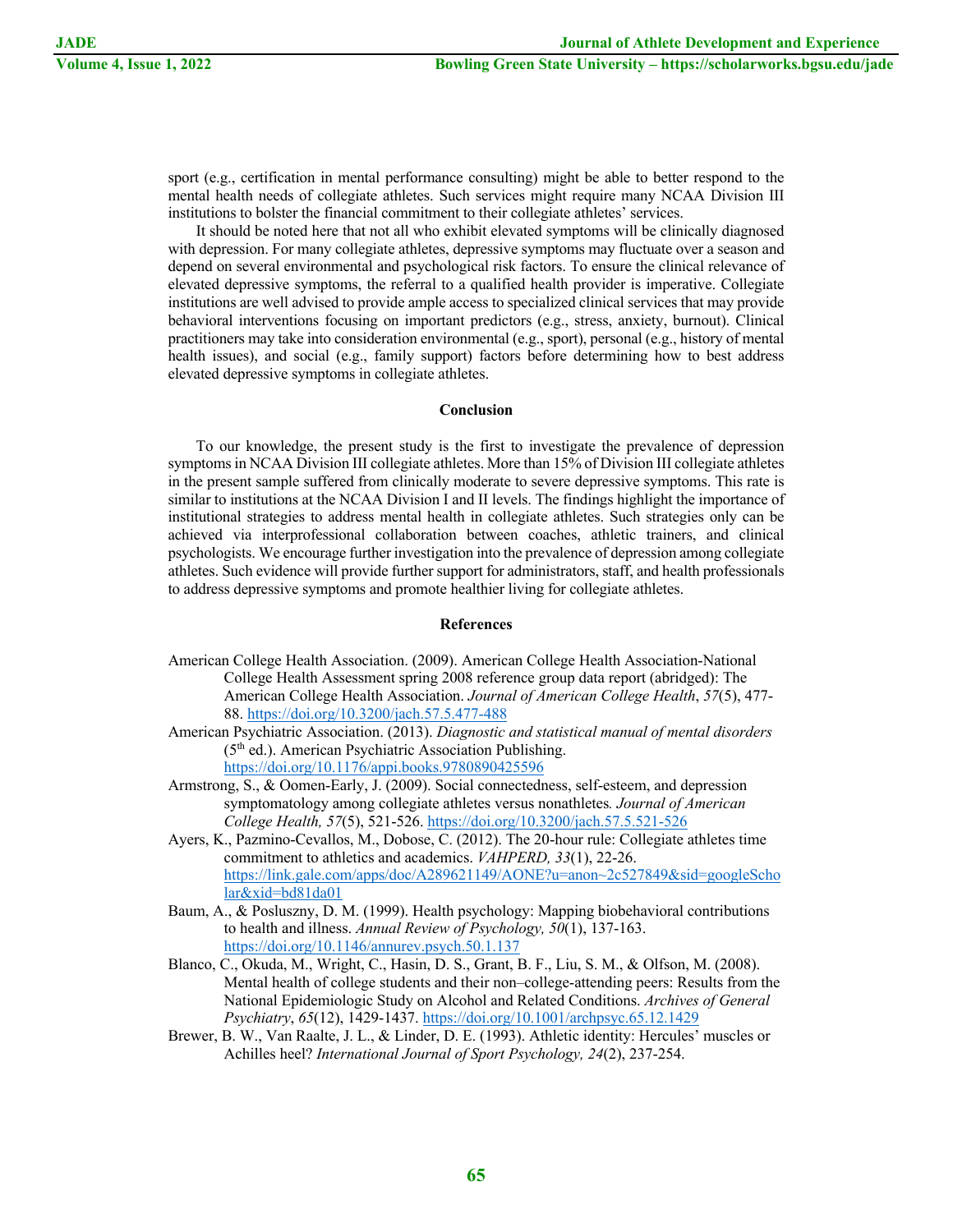- Bulo, J. G., & Sanchez, M. G. (2014). Sources of stress among college students. *CVCITC Research Journal*, *1*(1), 16-25.
- Byrd, D. R., & McKinney, K. J. (2012). Individual, interpersonal, and institutional level factors associated with the mental health of college students. *Journal of American College Health*, *60*(3), 185-193. https://doi.org/10.1080/07448481.2011.584334
- Clara, I. P., Cox, B. J., & Enns, M. W. (2001). Confirmatory factor analysis of the Depression– Anxiety–Stress Scales in depressed and anxious patients. *Journal of Psychopathology and Behavioral Assessment*, *23*(1), 61-67. https://doi.org/10.1023/A:1011095624717
- Clarke, T. C., Schiller, J. S., & Boersma, P. (n.d.). *National Health Interview Survey Early Release Program.* National Center for Health Statistics, Center for Disease Control and Prevention.
- Day, J. J., & Sweatt, J. D. (2012). Epigenetic treatments for cognitive impairments. *Neuropsychopharmacology, 37*(1), 247. https://doi.org/10.1038/npp.2011.85
- Deatherage, S., Servaty-Seib, H. L., & Aksoz, I. (2014). Stress, coping, and internet use of college students. *Journal of American College Health*, *62*(1), 40-46. https://doi.org/10.1080/07448481.2013.843536
- Etzel, E. (2006). Understanding and promoting college student-athlete health: Essential issues for student affairs professionals. *NASPA Journal, 43*, 518-546. https://doi.org/10.2202/1949- 6605.1682
- Glick, I. D., & Horsfall, J. L. (2005). Diagnosis and psychiatric treatment of athletes. *Clinics in Sports Medicine*, *24*(4), 771-781. https://doi.org/10.1016/j.csm.2005.03.007
- Gloster, A. T., Rhoades, H. M., Novy, D., Klotsche, J., Senior, A., Kunik, M., Wilson, N., & Stanley, M. A. (2008). Psychometric properties of the Depression Anxiety and Stress Scale-21 in older primary care patients. *Journal of Affective Disorders*, *110*(3), 248-259. https://doi.org/10.1016/j.jad.2008.01.023
- Gotlib, I. H., Lewinsohn, P. M., & Seeley, J. R. (1995). Sympotms versus a diagnosis of depression: Differences in psychosocial functioning. *Journal of Consulting and Clinical Psychology, 63*(1), 90-100. https://doi.org/10.1037/0022-006X.63.1.90
- Hammond, T., Gialloreto, C., Kubas, H., & Davis IV, H. H. (2013). The prevalence of failurebased depression among elite athletes. *Clinical Journal of Sport Medicine*, *23*(4), 273- 277. https://doi.org/10.1097/JSM.0b013e318287b870
- Huml, M. R. (2018). A factor structure examination of athletic identity to NCAA divisional differences. *Journal of College Student Development, 59*(3)*,* 376-381. https://doi.org/10.1353/csd.2018.0035
- Hyde, C. L., Nagle, M. W., Tian, C., Chen, X., Paciga, S. A., Wendland, J. R., Tung, J. Y., Hinds, D. A., Perlis, R. H., & Winslow, A. R. (2016). Identification of 15 genetic loci associated with risk of major depression in individuals of European descent. *Nature Genetics*, *48*(9), 1031-1036. https://doi.org/10.1038/ng.3623
- Ibrahim, A. K., Kelly, S. J., Adams, C. E., & Glazebrook, C. (2013). A systematic review of studies of depression prevalence in university students. *Journal of Psychiatric Research*, *47*(3), 391-400. https://doi.org/10.1016/j.jpsychires.2012.11.015
- Kessler, R. C., Berglund, P., Demler, O., Jin, R., Merikangas, K. R., & Walters, E. E. (2005). Lifetime prevalence and age-of-onset distributions of DSM-IV disorders in the National Comorbidity Survey Replication. *Archives of General Psychiatry*, *62*(6), 593-602. https://doi.org/10.1001/archpsyc.62.6.593
- Kessler, R. C., Berglund, P., Demler, O., Jin, R., Koretz, D., Merikangas, K. R., Rush, A. J., Walters, E. E., & Wang, P. S. (2003). The epidemiology of major depressive disorder: Results from the National Comorbidity Survey Replication (NCS-R). *Journal of American Medical Association*, *289*(23), 3095-3105. https://doi.org/10.1001/jama.289.23.3095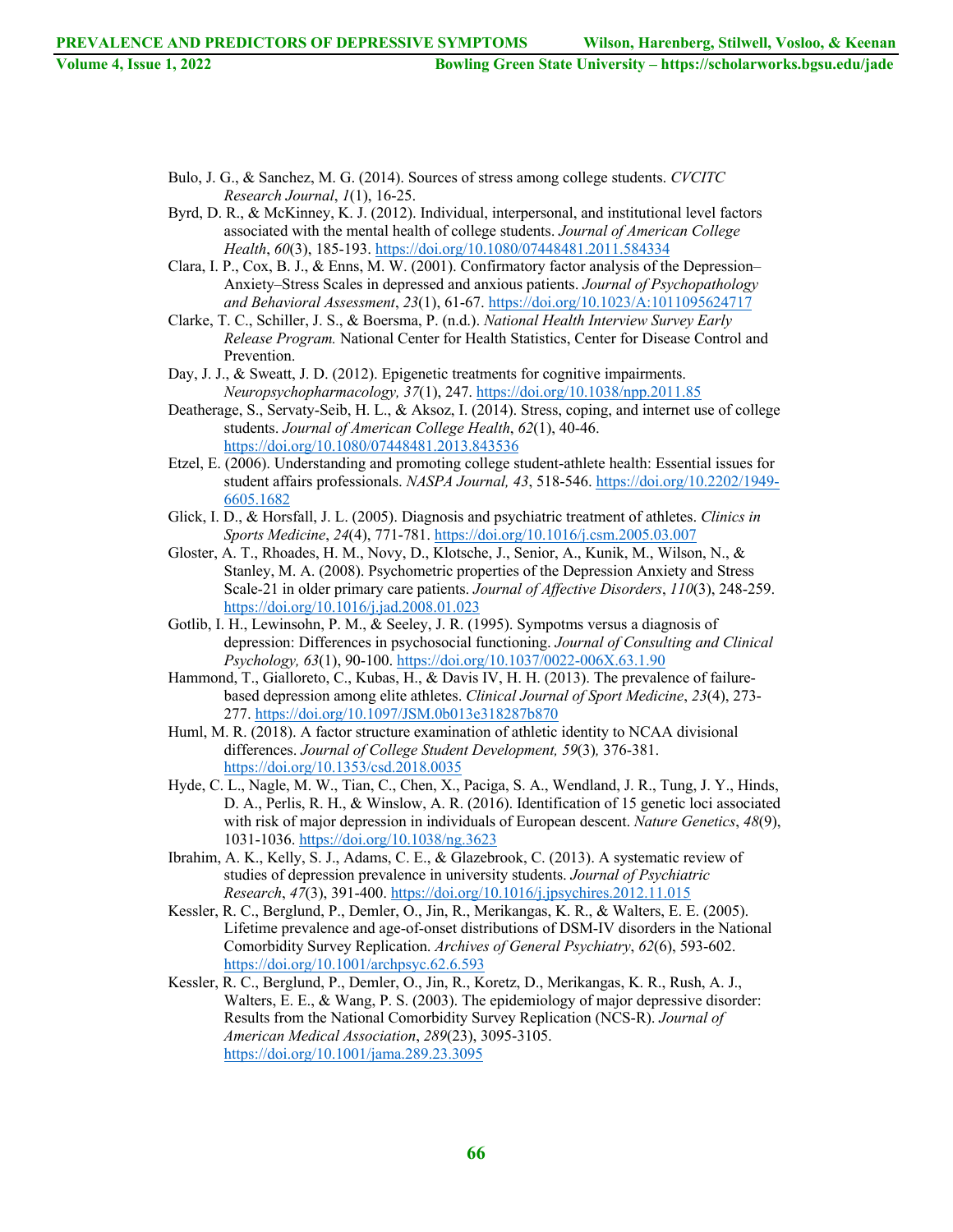- Kessler, R. C., Chiu, W. T., Demler, O., & Walters, E. E. (2005). Prevalence, severity, and comorbidity of 12-month DSM-IV disorders in the National Comorbidity Survey Replication. *Archives of General Psychiatry*, *62*(6), 617-627. https://doi.org/10.1001/archpsyc.62.6.617
- Keum, B. T., Miller, M. J., & Inkelas, K. K. (2018). Testing the factor structure and measurement invariance of the PHQ-9 across racially diverse U.S. college students. *Psychological Assessment, 30*(8), 1096-1106. https://doi.org/10.1037/pas0000550
- Kroenke, K., Spitzer, R., & Williams, J. (2001). The PHQ-9: Validity of a brief depression severity measure. *Journal of General Internal Medicine, 16*(9), 606-613 https://doi.org/10.1046/j.1525-1497.2001.016009606.x
- Kroshus, E. (2016). Variability in institutional screening practices related to collegiate studentathlete mental health. *Journal of Athletic Training, 51*(5), 389-397. https://doi.org/10.4085/1062-6050-51.5.07
- LaRue, M. J. (2010). *The role of certified athletic trainers in the recognition and referral of mental health issues in intercollegiate collegiate athletes* [Doctoral thesis, University of Minnesota]. University of Minnesota Digital Conservancy. https://hdl.handle.net/11299/100230
- Lefebvre, J. F., Longevial, J. F., Molvinger, K., Clément, S., & Richeter, S. (2016). Porphyrins fused to N-heterocyclic carbene palladium complexes as tunable precatalysts in Mizoroki–Heck reactions: How the porphyrin can modulate the apparent catalytic activity? *Comptes Rendus Chimie, 19*(1-2), 94-102. https://doi.org/10.1016/j.crci.2015.03.002
- Lei, X. Y., Xiao, L. M., Liu, Y. N., & Li, Y. M. (2016). Prevalence of depression among Chinese university students: A meta-analysis. *PloS One*, *11*(4), e0153454. https://doi.org/10.1371/journal.pone.0153454
- Li, H., Moreland, J. J., Peek-Asa, C., & Yang, J. (2017). Pre-season anxiety and depressive symptoms and prospective injury risk in collegiate athletes. *The American Journal of Sports Medicine*, *45*(9), 2148-2155. https://doi.org/10.1177/0363546517702847
- Liu, Y., Zhang, N., Bao, G., Huang, Y., Ji, B., Wu, Y., Liu, C., & Li, G. (2019). Predictors of depressive symptoms in college students: A systematic review and meta-analysis of cohort studies. *Journal of Affective Disorders*, *244*, 196-208. https://doi.org/10.1016/j.jad.2018.10.084
- Lovibond, P. F., & Lovibond, S. H. (1995). The structure of negative emotional states: Comparison of the Depression Anxiety Stress Scales (DASS) with the Beck Depression and Anxiety Inventories. *Behaviour Research and Therapy*, *33*(3), 335-343. https://doi.org/10.1016/0005-7967(94)00075-U
- MacMullen, J. (2018). The courageous fight to fix the NBA's mental health problem. *ESPN*. https://www.espn.com/nba/story/\_/id/24382693/jackie-macmullan-kevin-love-paulpierce-state-mental-health-nba
- McGuire, L. C., Ingram, Y. M., Sachs, M. L., & Tierney, R. T. (2017). Temporal changes in depression symptoms in male and female collegiate athletes. *Journal of Clinical Sport Psychology, 11*(4), 337-351. https://doi.org/10.1123/JCSP.2016-0035
- McNamara, S. (2000). *Stress in young people: What's new and what to do*. Continuum.
- Merikangas, K. R., Ames, M., Cui, L., Stang, P. E., Ustun, T. B., Von Korff, M., & Kessler, R. C. (2007). The impact of comorbidity of mental and physical conditions on role disability in the U.S. adult household population. *Archives of General Psychiatry*, *64*(10), 1180-1188. https://doi.org/10.1001/archpsyc.64.10.1180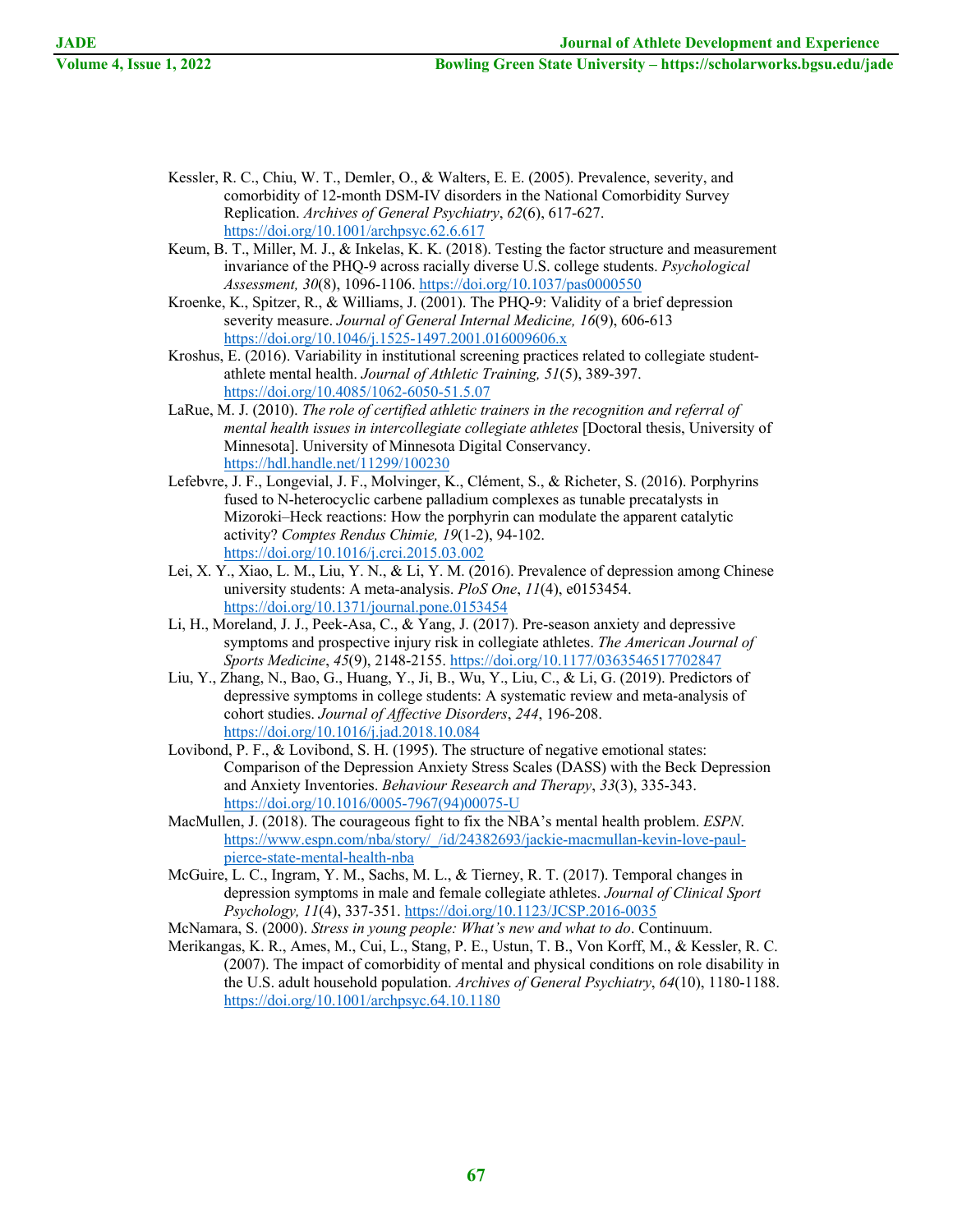- Mikolajczyk, R. T., Maxwell, A. E., El Ansari, W., Naydenova, V., Stock, C., Ilieva, S., Dudziak, U., & Nagyova, I. (2008). Prevalence of depressive symptoms in university students from Germany, Denmark, Poland and Bulgaria. *Social Psychiatry and Psychiatric Epidemiology*, *43*(2), 105-112. https://doi.org/10.1007/s00127-007-0282-0
- Navarro, K., Greviskes, L., Edwards, L., Witte, K., Pittelkow, L., & Scherer, J. (2019). Toward an understanding of critical success factors for student-athlete mental health and wellness, academic success, and athletic performance at the NCAA Division III level. *Journal of Higher Education Athletics & Innovation, 6*, 82-104. https://doi.org/10.15763/issn.2376- 5267.2019.1.6.82-104
- National Collegiate Athletic Association (2017). *Sports Science Institute*. NCAA. http://www.ncaa.org/sport-science-institute
- National Collegiate Athletic Association (2021, September 28). *Division III*. NCAA. https://www.ncaa.org/d3
- Nixdorf, I., Frank, R., Hautzinger, M., & Beckmann, J. (2013). Prevalence of depressive symptoms and correlating variables among German elite athletes. *Journal of Clinical Sport Psychology*, *7*(4), 313-326. https://doi.org/10.1123/jcsp.7.4.313
- Papanikolaou, Z., Nikolaidis, D., Patsiaouras, A., & Alexopoulos, P. (2003). The freshman experience: High stress-low grades. *Athletic Insight*, *5*(4), 1-8.
- Proctor, S. L., & Boan-Lenzo, C. (2010). Prevalence of depressive symptoms in male intercollegiate collegiate athletes and nonathletes. *Journal of Clinical Sport Psychology*, *4*(3), 204-220. https://doi.org/10.1123/jcsp.4.3.204
- Raedeke, T. D., & Smith, A. L. (2001). Development and preliminary validation of an athlete burnout measure. *Journal of Sport and Exercise Psychology*, *23*(4), 281-306. https://doi.org/10.1123/jsep.23.4.281
- Ramirez-Hernandez, S., Montejo-Lambarén, V. H., Gaytán-González, A., González-Mendoza, R. G., & Lopez-Taylor, J. R. (2018). Anxiety and depression indicators in college athletes: Proportion comparisons by sex and type of sport. *Medicine & Science in Sports & Exercise*, *50*(5S), 329. https://doi.org/10.1249/01.mss.0000536163.17626.c0
- Rao, A. & Hong, E. (2016). Understanding depression and suicide in college athletes: Emerging concepts and future directions. *British Journal of Sports Medicine, 50*, 136-137. https://doi.org/10.1136/bjsports-2015-095658
- Reardon, C. L., & Factor, R. M. (2010). Sport psychiatry. *Sports Medicine, 40*(11), 961-980. https://doi.org/10.2165/11536580-000000000-00000
- Ripke, S., Wray, N. R., Lewis, C. M., Hamilton, S. P., Weissman, M. M., Breen, G., Byrne, E. M., Blackwood, D. H. R., Boomsma, D. I., Cichon, S., Heath, A. C., Holsboer, F., Lucae, S., Madden, P. A. F., Martin, N. G., McGufin, P., Muglia, P., Noethen, M., Pennix, B. … Sullivan, P. (2013). A mega-analysis of genome-wide association studies for major depressive disorder. *Molecular Psychiatry*, *18*(4), 497-511. https://doi.org/10.1038/mp.2012.21
- Robinson, M. J., Trail, G. T., Dick, R. J., & Gillentine, A. J. (2005). Fans vs. spectators: An analysis of those who attend intercollegiate football games. *Sport Marketing Quarterly*, *14*(1), 43-53.
- Rotenstein, L. S., Ramos, M. A., Torre, M., Segal, J. B., Peluso, M. J., Guille, C., Sen, S., & Mata, D. A. (2016). Prevalence of depression, depressive symptoms, and suicidal ideation among medical students: A systematic review and meta-analysis. *Journal of American Medical Association*, *316*(21), 2214-2236. https://doi.org/10.1001/jama.2016.17324
- Sarokhani, D., Delpisheh, A., Veisani, Y., Sarokhani, M. T., Manesh, R. E., & Sayehmiri, K. (2013). Prevalence of depression among university students: A systematic review and meta-analysis study*. Depression Research and Treatment, 2013,* 1-7. https://doi.org/10.1155/2013/373857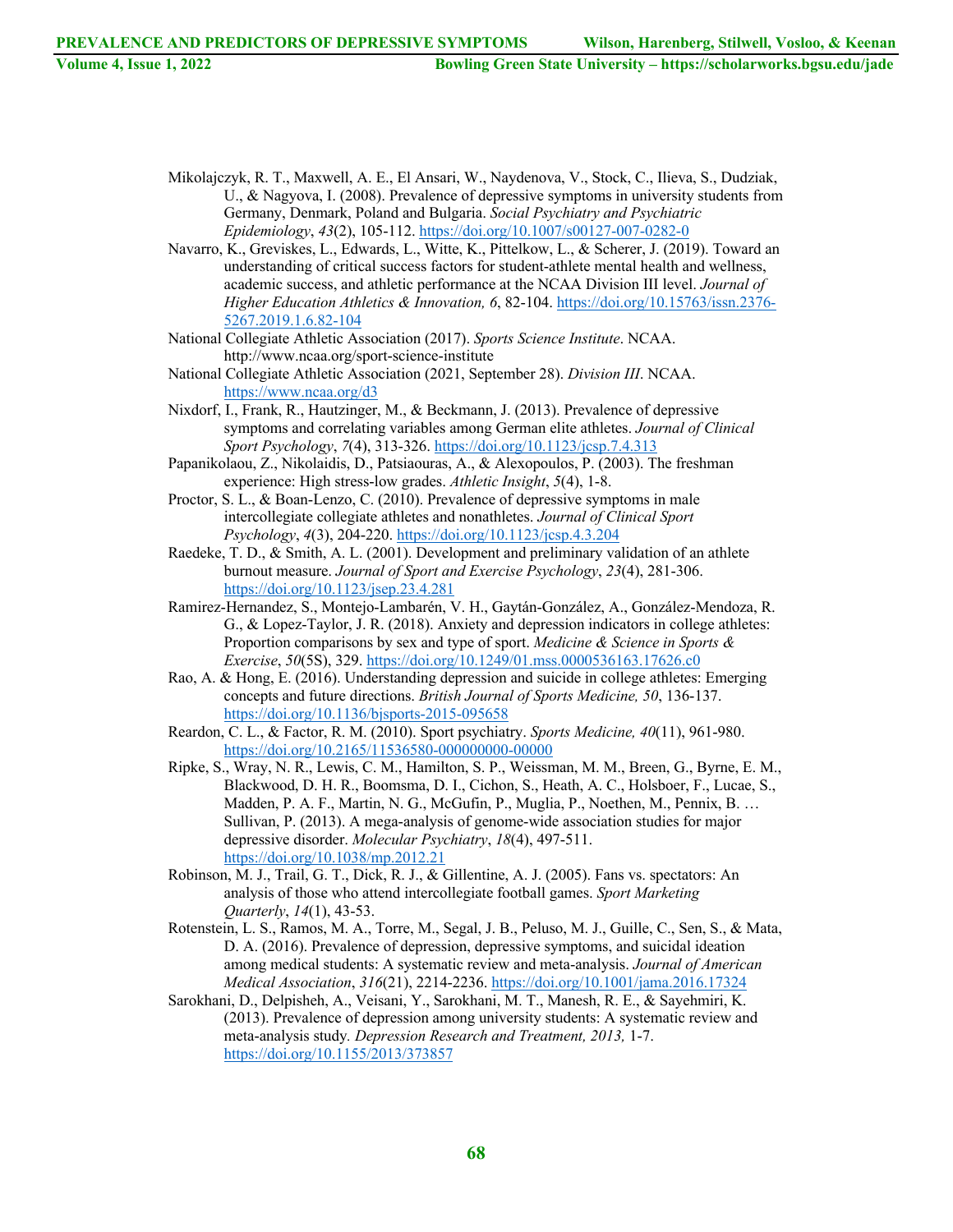- Segal, D. L. (2010). Diagnostic and statistical manual of mental disorders (DSM‐IV‐TR). *The Corsini Encyclopedia of Psychology,* 1-3. https://doi.org/10.1002/9780470479216.corpsy0271
- Schwenk, T. L. (2000). The stigmatisation and denial of mental illness in athletes. *British Journal of Sports Medicine, 34*(1), 4-5. http://dx.doi.org/10.1136/bjsm.34.1.4
- Simmons, B., Saleem, J., Heath, K., Cooke, G. S., & Hill, A. (2015). Long-term treatment outcomes of patients infected with Hepatitis C virus: a systematic review and metaanalysis of the survival benefit of achieving a sustained virological response. *Clinical Infectious Diseases, 61*(5), 730-740. https://doi.org/10.1093/cid/civ396
- Storch, E. A., Storch, J. B., Killiany, E. M., & Roberti, J. W. (2005). Self-reported psychopathology in athletes: A comparison of intercollegiate collegiate athletes and nonathletes. *Journal of Sport Behavior*, *28*(1), 86-97.
- Tomoda, A., Mori, K., Kimura, M., Takahashi, T., & Kitamura, T. (2000). One‐year prevalence and incidence of depression among first‐year university students in Japan: A preliminary study. *Psychiatry and Clinical Neurosciences*, *54*(5), 583-588. https://doi.org/10.1046/j.1440-1819.2000.00757.x
- Wang, Y. H., Shi, Z. T., & Luo, Q. Y. (2017). Association of depressive symptoms and suicidal ideation among university students in China: A systematic review and metaanalysis. *Medicine*, *96*(13), e6476. https://doi.org/10.1097/MD.0000000000006476
- Watson, J. C. (2005). College collegiate athletes' attitudes toward help-seeking behavior and expectations of counseling services. *Journal of College Student Development, 46*(4), 442- 449. https://doi.org/10.1353/csd.2005.0044
- Weigand, S., Cohen, J., & Merenstein, D. (2013). Susceptibility for depression in current and retired student athletes. *Sports Health*, *5*(3), 263-266. https://doi.org/10.1177/1941738113480464
- Wolanin, A., Hong, E., Marks, D., Panchoo, K., & Gross, M. (2016). Prevalence of clinically elevated depressive symptoms in college athletes and differences by gender and sport. *British Journal of Sports Medicine*, *50*(3), 167-171. https://doi.org/10.1136/bjsports-2015-095756
- Xiao, X., Zheng, F., Chang, H., Ma, Y., Yao, Y. G., Luo, X. J., & Li, M. (2018). The gene encoding protocadherin 9 (PCDH9), a novel risk factor for major depressive disorder. *Neuropsychopharmacology*, *43*(5), 1128-1137. http://doi.org/10.1038/npp.2017.241
- Valentine, J.J., & Taub, D.J. (1999). Responding to the developmental needs of student athletes. *Journal of College Counseling, 2*(2), 164-179. http://doi.org/10.1002/j.2161- 1882.1999.tb00153.x
- Yang, J., Peek-Asa, C., Corlette, J. D., Cheng, G., Foster, D. T., & Albright, J. (2007). Prevalence of and risk factors associated with symptoms of depression in competitive collegiate student athletes. *Clinical Journal of Sport Medicine*, *17*(6), 481-487. https://doi.org/10.1097/JSM.0b013e31815aed6b